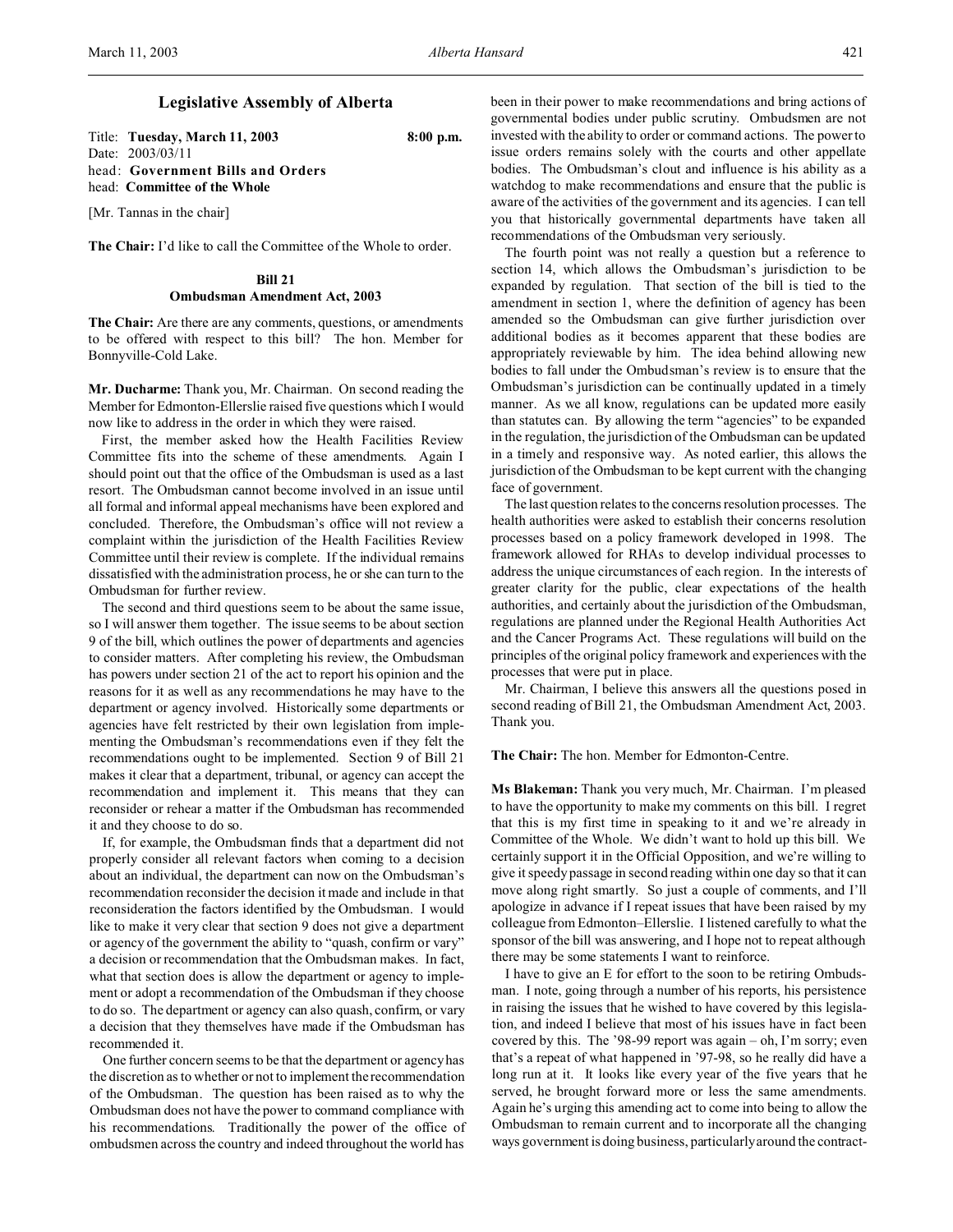ing out of services and the regionalization of service delivery. That was the '98-99 one.

Again when I look at the '99-2000 one, he's concerned that the fundamental issue is that if government wants the "watchdog" of administrative fairness to continue working in the manner it was intended, then legislation must be compatible to the way government is doing business,

and he would continue in his efforts to press forward. That appears on page 4 of the '99-2000 report. He also talks about "the jurisdiction of the Ombudsman expanded to meet the provisions of the Health Professions Act," which would in fact have passed at that time, and he's talking about providing independent third-party review for clients or patients who've raised their complaints to the professional body.

Then, sure enough, when I look at the 2000-2001, he's still looking for "much-needed amendments to the Ombudsman Act." They "appeared to have stalled with little or no possibility of proceeding." I'm wondering what the holdup was. I mean, I'm pleased to have this in front of us, but why did it take so long? This is five years from a respected officer of the Legislative Assembly continually bringing forward the same points. So what was the holdup in getting this legislation this far? Maybe I could get the sponsor of the bill to answer that. In 2000-2001 he's again talking about the Health Professions Act, the jurisdiction with the regional health authorities, the involvement of the Ombudsman in the complaint resolution process, and that the jurisdictional role of the Ombudsman needs to be expanded.

In the most recent one, the 35th annual report, which covers the years 2001-2002, I'm quoting from page 1, I think it is.

If the Ombudsman is to be an effective investigative body within the dispute resolution process, full access must be provided so that we may conduct thorough and impartial investigations. Restricting access to information will only compromise the purpose and authority of the Office.

Again, this particular concern has also been addressed under this legislation. So he's brought forward a number of ongoing points. One is capturing and enlarging the jurisdiction of the Ombudsman to the delegated authorities that the government has put in place, the concerns around the effect of the Health Professions Act, overcoming the restrictions that they've met with the Health Information Act, and the complaint resolution process that also came under one of the health acts. All of those have in fact been dealt with.

#### *8:10*

The sponsoring Member for Bonnyville-Cold Lake did identify very clearly what many people do not in fact understand about the Ombudsman. The position is meant to be one of a last resort, and it's meant to be looking at whether all of the policies and procedures that are in place were in fact followed. It's not a matter of somebody being unhappy with the decision that they got under a WCB appeal or under an SFI appeal or any other process that's there and being able to sort of get a new trial or a new appeal process. The point is: were all the processes followed by all of the staff members that were working with the individual? That's what this position is really looking for.

It's not about being able to get a new trial, a new day in court as such. People are not clear about that, and I don't know whether it's because the Ombudsman was a European invention. I don't know, but I certainly deal with those kinds of misunderstandings coming through my constituency office. We do everything we can to explain to people that, yes, the Ombudsman is the last place to go, but it's not about being able to review everything that's gone before and somehow get a new deal because you're unhappy with the decision. It's about whether you were treated fairly and all processes were followed while you went through whatever procedure you were going through.

There are a couple of areas in here that I did want to make particular note of. I noticed at the very end that the Member for Bonnyville-Cold Lake was commenting on section 14 and the ability of the Lieutenant Governor in Council, which really is the cabinet, to "make regulations designating [additional] boards, commissions, corporations, offices or other bodies as agencies for the purposes of this Act." In other words, they can add additional organizations or agencies of the government as we go along or as they're needed. The member was making the argument that this is more efficient because it's easier to change regulations, and I continue to argue that that may well be the case, but democracy really wasn't set up to be easy or for the convenience of government. A big part of that, I think, is transparency and accessibility of information and the public's access to scrutinize the decision-making process, which is why we have things like the debates of this Assembly available in *Hansard*, so the public can read them and say: "Oh, okay. This is why they were doing something. This is the argument behind a given idea or a new amending act."

When we have regulations, those decisions are made behind closed doors. The decision-making process that went into it is not available to the public to scrutinize, and still, even with the advent of the Internet, it is very difficult for the public to (a) know that there's been a change in a regulation and (b) find it. That's still a concern. When we expect people to abide by whatever is passed by this Assembly or in this case abide by whatever regulations are changed by the cabinet, how are they to know that something changed? Nobody wants to invest too much money in doing a huge information campaign every time there's a change in regulations, and that continues to be a concern to me because the public doesn't know that things have changed even if they're watching it. Things are easily missed or go by even for members of the Assembly. Even we can miss having a change in regulation go by. So I will always be standing up in this Assembly saying: please don't do this under regulation. Democracy wasn't meant to be easy or fast; it was meant to be transparent. That's always my argument when I see this happen.

There are a couple of other places where it appears, and one place is where the cabinet is given the ability to expand the definition of agencies to include other bodies. That appears in section 2, the definitions. We're adding in a definition of administrative head. That's new, but it does make it clear who the contact person is, who the Ombudsman is supposed to be dealing with rather than them fishing around. Is it the president? Is it the CEO? Is it the executive director? Who exactly is it supposed to be? That is clarified here.

Now, under the definition of agency the MASH sector is not included, so we do not have the municipalities, universities, schools, or the hospitals except that some parts of the hospital stuff is, in fact, in here. We were talking earlier about the dispute resolution process that's been developed by the Mental Health Board and the Cancer Board. It's quite specific here that it's excluding the governors of a university, the board of governors of a college, specifically the governors of the Banff Centre for Continuing Education, health boards under the Regional Health Authorities Act, the Alberta Cancer Board, the Hospital Privileges Appeal Board, or the board of governors of a technical institute.

Then once again we have this "board, commission, corporation, office or other body designated as an agency in the regulations," which just continues to strike me as very wrong.

Now, there was confusion. Perhaps I could get the member to spell it out here in *Hansard* so that for anyone else that looks at this and is going, "Which way round does this go?" it's clearly spelled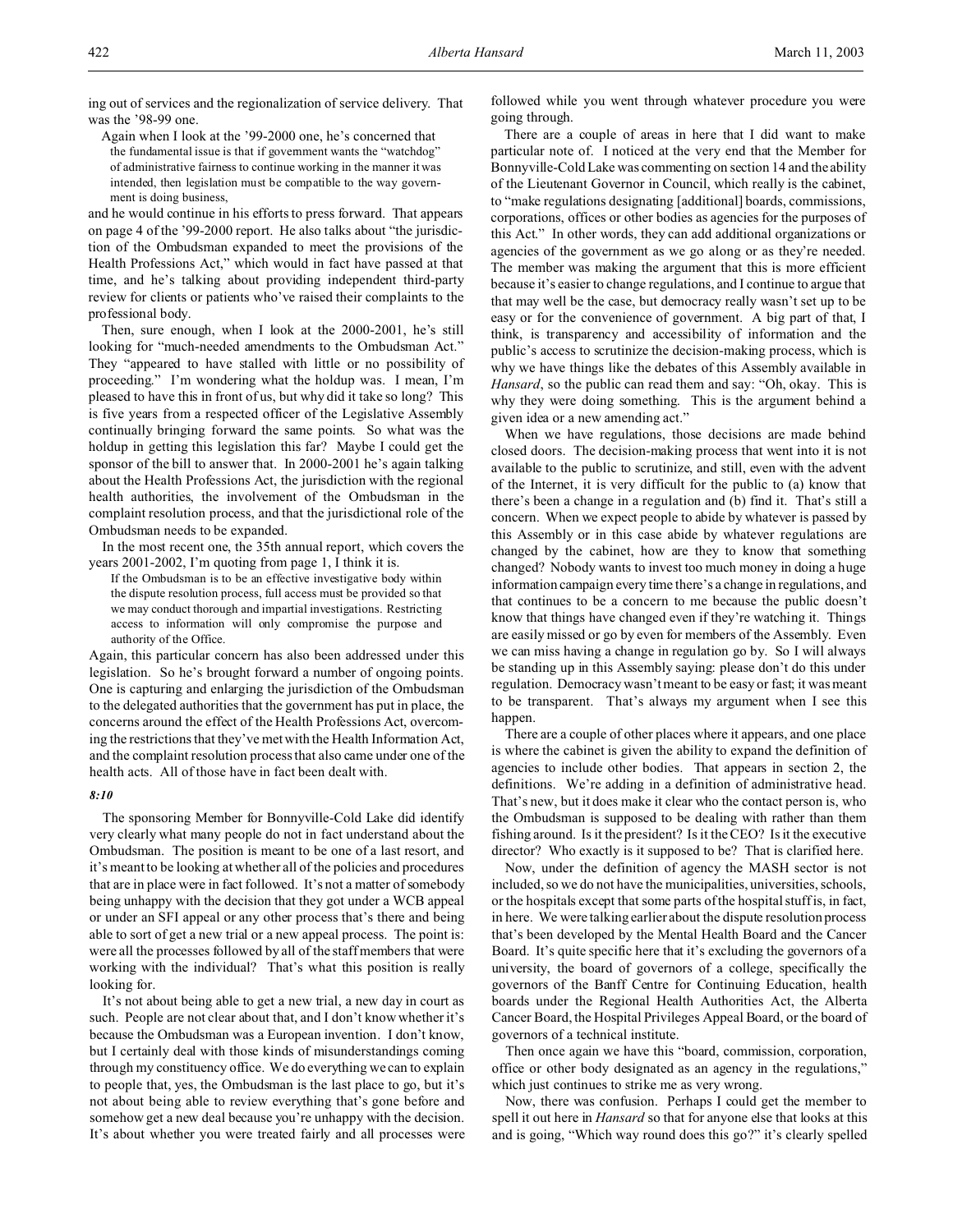out in *Hansard*, and they can refer to it forevermore in the immortal words of the sponsoring Member for Bonnyville-Cold Lake. It's around the Health Information Act, section 1.1: "This Act prevails despite the Health Information Act, except section 94 of that Act." So I think what that's supposed to mean is that the health information commission has jurisdiction over the Health Information Act but that the Ombudsman can get the information they need to investigate. I would like that clarified by the member, please, because it is a point of confusion, and we don't want to see anybody making a mistake because that wasn't read correctly.

We saw in the Auditor General Act, and we're seeing it again in this act, the change to allow that when special warrants are signed, they can be signed and pertain to a year other than when they were signed. So what's being deleted out of here is the actual language: "fiscal year in which the special warrant is signed." Where does that come from? Well, that, I think, came out of one of the recent elections that happened just before fiscal year-end, and there was a special warrant to authorize the expenditure of money for the new fiscal year. Given this glitch in the legislative offices and in the legislation that governs at least two of them – those being the Ombudsman and the Auditor General – the special warrant, when signed, only pertains to these departments for the year in which the warrant was signed. Well, it didn't work for them, and they didn't get any money. This is to allow for them to in fact get money if there need to be special warrants in the future, which I would dearly hope the government doesn't need to do.

You know, this is a large government. They have a number of good, forward-thinking fiscal procedures in place. I really don't think that in this day and age there should be a need for them to be signing special warrants or – what's the other word for them? – interim supply.

### *8:20*

**Mr. MacDonald:** In the Getty days they were special warrants.

**Ms Blakeman:** Okay. In the Getty days they were special warrants. Now they're interim supply.

You know, there's no reason why there should be a need for that. The government can call the Legislature back in whenever they want and have enough time to get everything done, so there shouldn't be a need to do that. Nonetheless, the act is being changed to allow for it so that they would still get funding if they needed it. That's the second time that we've seen that.

We have the new section, that I had already commented on, about the patient concerns resolution process. This is really allowing the Ombudsman the jurisdiction to review these processes. That's a good one because people seem very happy with what will be in place from the RHAs, the Cancer Board, and the Mental Health Board with this patient concerns resolution process. The Ombudsman did need to be able to get access to the files to be able to review this properly, and that was not possible without this amending act.

There's wider consultation that's being allowed through section 6 of the amending act, section 16 of the original act, with notice of investigation.

There's been clarification and cleanup and updating around the agencies that are listed, people that are "an officer, employee or member of." That's been updated. The accounting organizations and forestry colleges have been dropped, and it's changed to "department, agency or professional organization." They continue to use that kind of wording.

Now, the more contentious part of this is the section repealing section 5, which is taking away the person's ability to provide or withhold permission. Essentially, there was a double permission, in effect, before because someone would complain in writing, which was required, and then the Ombudsman had to go back to the individual and say: okay; now I need your permission to actually investigate. What this is allowing is for the initial letter of complaint or request to investigate to be taken as the permission to look into their personal details. So it's cutting out a step, but it's cutting out having to go back to people and find them again and get them to do a release form to look into things. While some people may see that as a difficulty in that they have less power, in fact it's just administrative cleanup. You have to assume that if you're asking somebody to look into your file, you've got to be giving them permission to actually look into the file, and that's what you're doing with the initial letter to commence an investigation.

At this point I don't have that many more comments. I'm perfectly willing to support this bill. I asked the member to put a couple of things on the record just so that we have it in *Hansard* for review for people. I'm, obviously, happy as a member of the Legislative Offices Committee to support the Ombudsman in his repeated requests to deal with what he felt was needed to bring this act forward into the new millennium. It seems he was sort of asking for all of this in '97. I guess that this is his millennium present.

I don't see anything in here that I really have concerns with except for the continued insistence by the Lieutenant Governor in Council to make regulations to change things.

Thanks for the opportunity, Mr. Chairman.

**The Chair:** The hon. Member for Edmonton-Glengarry.

**Mr. Bonner:** Thank you very much, Mr. Chairman. I'd like to just make a few comments this evening on Bill 21, the Ombudsman Amendment Act, 2003, and I would like at this particular time to thank the Member for Bonnyville-Cold Lake for sponsoring this bill. At the same time, since this is the first time that I've had an opportunity to speak to Bill 21, I would like to applaud and congratulate our Ombudsman, who had a little celebration last night on the occasion of his retirement, and to offer my thanks to him on behalf of all members of the Assembly for the job he has done as our Ombudsman over the last five years. What an outstanding job it was, and it was always done with the highest level of professionalism. It is because of his work and his dedication to the job and, certainly, his foresight that we have seen the results of that work and the introduction of this bill into this Legislature this year.

Now, then, of course, one of my concerns with the bill, as well, is that when we are dealing with the last lines of appeal for many people, we would have a lot of control put here in the hands of a minister, who has the opportunity by this bill to make all major decisions by regulations. Certainly, at the level of the Ombudsman we want openness and transparency to be perceived by all Albertans, to think that they have the opportunity for a fair hearing when they get there. I think it is critical that we take away from the minister this decision that so much of this bill will be governed by regulation. I think, as well, that one of the ways we'd do that, Mr. Chairman, is certainly by having open debate here in this Assembly. When we are having that debate, again, it allows for input to the minister from all parties and all members of the Assembly. So if there is one area where, I think, we could improve this piece of legislation, it is certainly in that area. I feel strongly that regulation is not the way to go.

As well, in reviewing the past annual reports from the Ombudsman, I was also quite impressed to see here the amount of traveling and consulting that he's done with other members in equal capacities in other countries throughout the world. As well, I think his sharing of ideas is a very, very good point. I think it is something that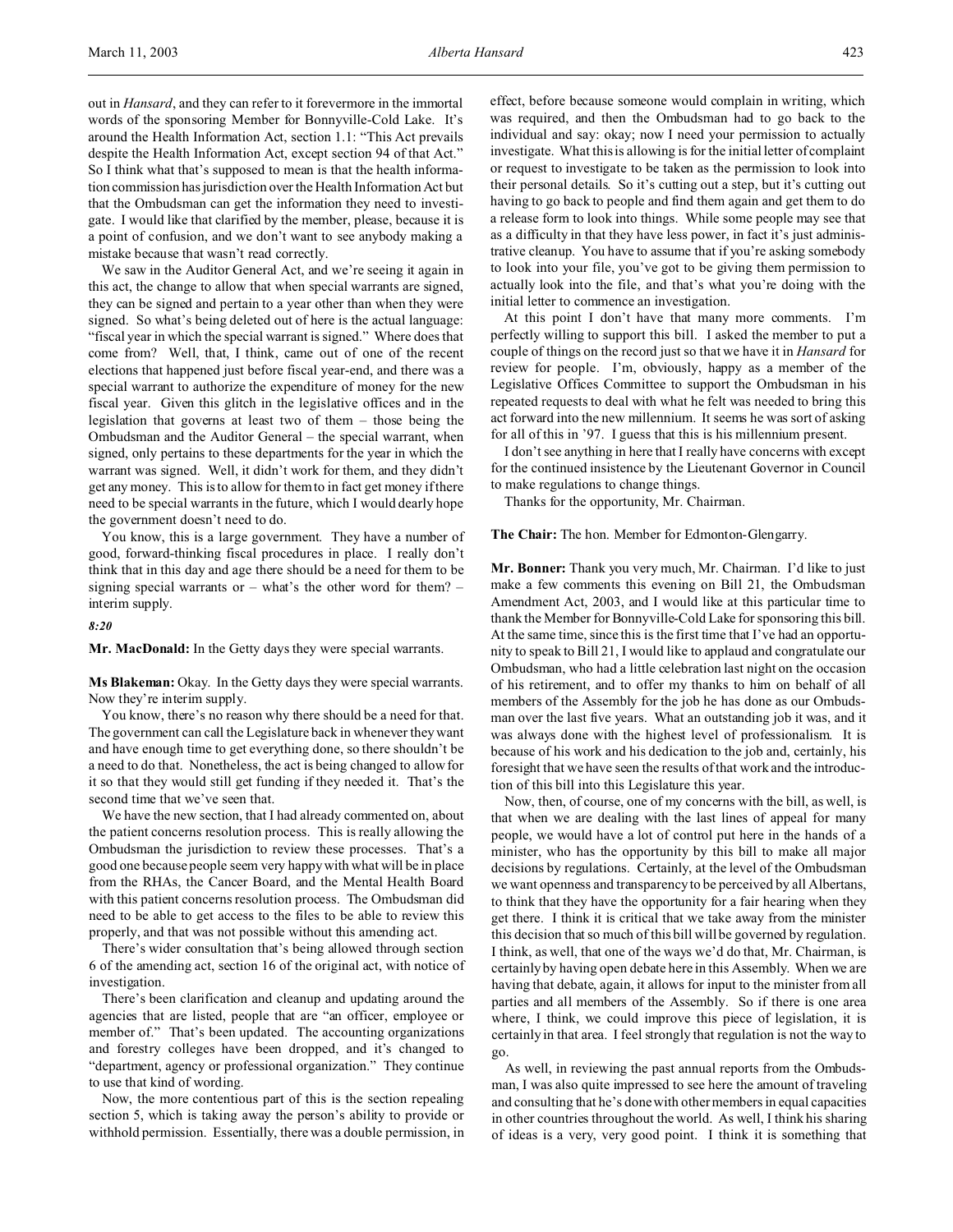certainly leads to much better legislation here in the province, and I commend him again for taking this opportunity to certainly inform himself of what is happening in the related fields with other countries.

Now, Mr. Chairman, the Ombudsman has made a number of suggestions and recommendations which would improve and expand his role or her role, if it happens to be a female. I think we have to look at this, particularly when such a great deal of the job of the Ombudsman is to be involved in the complaint resolution process. This complaint resolution process is not only with individuals, but it's from professional groups. It certainly is evident that the jurisdictional role of the Ombudsman must continue to expand.

## *8:30*

Now, then, I see that in the 2001 report certainly goal 1 of the Ombudsman was to "promote awareness of the Ombudsman's expanded jurisdiction as it relates to the health professions and the Regional Health Authorities." I was paying close attention when the hon. Member for Bonnyville-Cold Lake answered the questions earlier on in this debate. You clarified many issues that we had with that, and I thank you for that.

I also was looking in the report, particularly the present provisions here in section 1, Definitions. When looking at these, right now the Ombudsman Act defines agency as "a Provincial agency as defined in section 1 of the Financial Administration Act" but does not include boards of universities, colleges, or technical institutes, provincial health boards, the Alberta Cancer Board, the Hospital Privileges Appeal Board, or the governors of the Banff Centre for Continuing Education. Certainly, I think that the proposed amendment will expand the definition of agency to include those bodies named in regulation.

This regulation would help ensure that the law clearly states who is and who is not under the jurisdiction of the Ombudsman. As agencies would be added by cabinet regulation, no agencies could be added without cabinet approval. Again, this particular bit of the act which would be governed by regulation is certainly, I think, a portion of the act that is weakened because we do not include this into the act itself but rather have it governed by regulation. As the Member for Edmonton-Centre has said earlier in debate, these can be changed rather quickly. Whereas in some cases it might be expedient to have these changes, it doesn't appear that it has to be that expedient when we see that over the last five years the Ombudsman has recommended change, yet change has not occurred. It has taken us five years to get to this point, where we are bringing in legislation that would certainly include some of the recommendations that the Ombudsman has made.

Now, then, another section that I also have concerns with is section 5, where we remove the requirement that the person has to give, for lack of better terms, a second permission for the Ombudsman to have the authority to review information. I think this is another major step that is wrong. I look at today when I was requesting some medical information. Originally, we had looked at getting this medical information from the University hospital, and it was not available there. The constituent who brought this to my attention said that because this was also related to the Ministry of Transportation, let us try and get the information from there, because it was in regard to a driver's record and the loss of a licence because of medical reasons. So when we put in our freedom of information request to have this information released, what I was told by freedom of information was that my initial request for information and the release that that particular constituent had given me was specific to the information held at the University hospital. So, at that point, I said: well, why don't we just get a blanket release? They said: "No. We prefer your request to be specific."

So at freedom of information we have some very, very specific and stringent guidelines that have to be followed, yet in section 5 all that has to happen is that receipt of the letter by the Ombudsman can be considered permission for them to delve into whatever information might be on that person or that organization. So, again, I think we have two different standards when we're looking at the Ombudsman Act and when we're looking at freedom of information.

I just have a few more comments here, Mr. Chairman, that I think we have to look at, and some of those are outlined again in the Ombudsman's report. I believe it was going back as far as 1998 that the Ombudsman had indicated that there are potential new responsibilities that are required in legislation. Certainly, one of these was "to cover the new Health Professions Act – a statute which regulates thirty-one health professions." He goes on to say: "In addition, I have been asked to assume jurisdiction under the proposed Regulated Forestry Profession Act," and he lists a number of others here as well. So I certainly was glad to see under the definitions that a number of these were included and that this recommendation was accepted.

Overall, Mr. Chairman, I certainly am going to be supporting this legislation. I think it is long overdue, and I think it is a piece of legislation that will strengthen the position of the Ombudsman. I only wish that we could have had debate on a number of these and then included them into the bill instead of the minister having the ability to make major decisions by regulation.

So with those comments, Mr. Chairman, I will take my seat and listen attentively while others join in debate on Bill 21. Thank you.

[The clauses of Bill 21 agreed to]

[Title and preamble agreed to]

**The Chair:** Shall the bill be reported? Are you agreed?

**Hon. Members:** Agreed.

**The Chair:** Opposed? Carried.

## *8:40* **Bill 15 Forest and Prairie Protection Amendment Act, 2003**

**The Chair:** Are there any comments, questions, or amendments to be offered with respect to this bill? The hon. Member for West Yellowhead.

**Mr. Strang:**Thank you. Today I would like to respond to questions that were raised by the hon. members opposite during second reading of Bill 15, the Forest and Prairie Protection Amendment Act, 2003. Mr. Chairman, 40 percent of wildfires in Alberta are human caused. In the last 10 years nearly 25,000 hectares of land have been burned because of human-caused wildfires. The major focus of these amendments is to reduce and prevent the number and severity of human-caused wildfires. These changes will allow Sustainable Resource Development to better protect the public, communities, and natural resources from wildfires.

Responsible parties: children and landowners. The hon. Member for Edmonton-Ellerslie had a concern regarding who is to determine responsibility for a fire and who should be held liable. Mr. Chairman, I'd like to acknowledge the co-operation of the hon. member in trying to meet with me to review these amendments and thank her for recognizing that people should be held liable for wildfires that they may cause. Sustainable Resource Development investigates all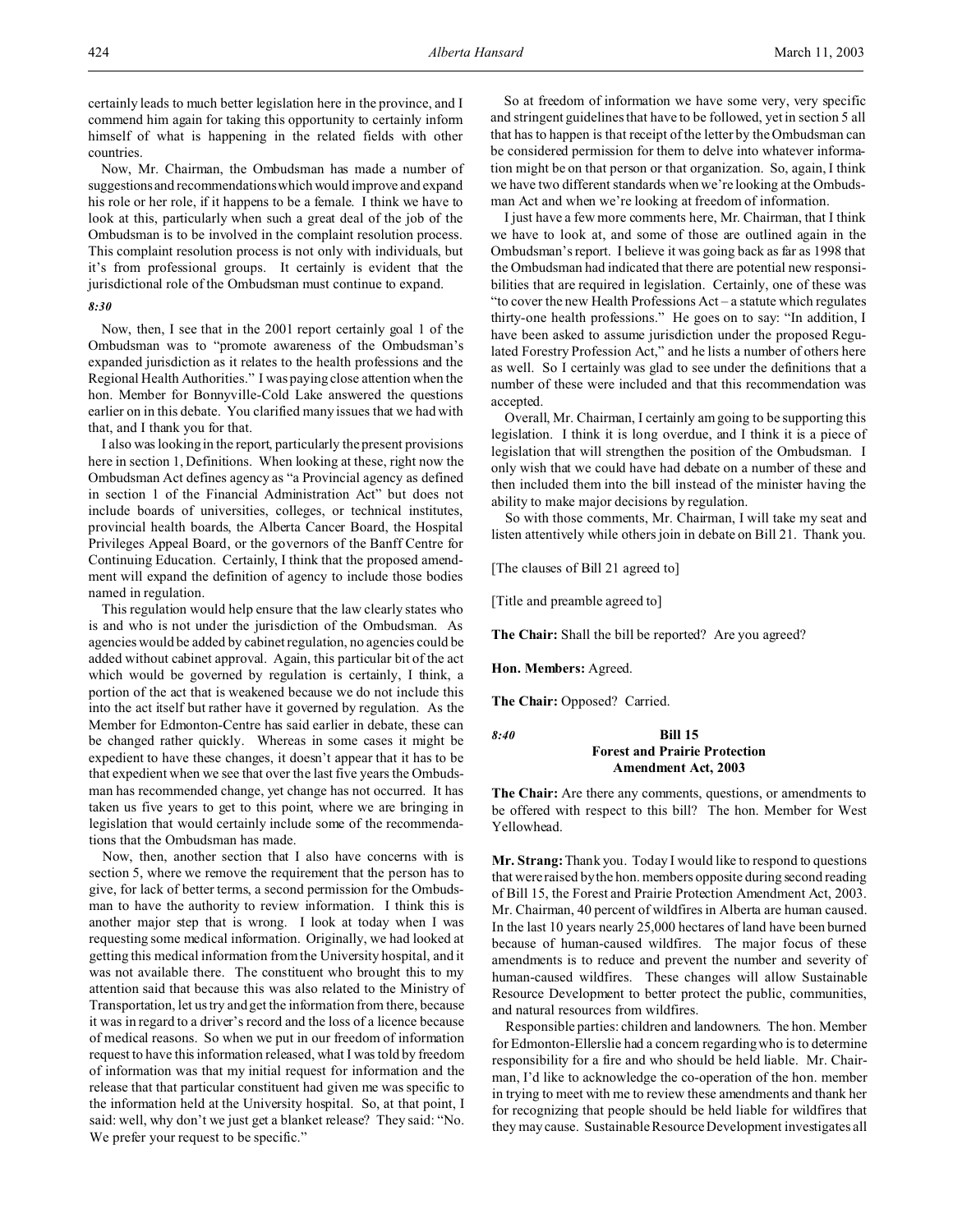wildfires to determine their cause and to identify the parties involved. Parents who are unaware of their children's activities or landowners who do not know what actions are taking place on their land are not likely to be found liable. Their knowledge and participation would be determined through a wildfire investigation. On the other hand, if a child or a teen was found to be deliberately setting a wildfire, amendments to the legislation provide options. Government can pursue legal or civil options, can request restitution, or the court could impose creative sentences such as community service.

Sustainable Resource Development staff investigating wildfires. The hon. Member for Edmonton-Ellerslie was also concerned that Sustainable Resource Development does not have sufficient staff to conduct these investigations. I'd like to advise the hon. member that all wildfires in Alberta are investigated by highly trained department personnel. If required, assistance can be provided by Fish and Wildlife officers, investigators from other ministries, outside experts, and the Crown prosecution office. I would like to point out, Mr. Chairman, that Sustainable Resource Development has an annual training program for wildfire investigators that is recognized through North America and graduates 20 people a year.

Who decides on the penalties for wildfires? The final concern of the hon. Member for Edmonton-Ellerslie was: who's going to decide on penalties for starting a wildfire? Mr. Chairman, the final decision on penalties is the responsibility of the courts.

Liability for wildfires caused by lightning. The hon. Member for Edmonton-Highlands was concerned about the possibility of requiring landowners to prove their innocence for a wildfire caused by lightning. Mr. Chairman, that would depend on the results of the investigation. An owner can be found liable for not extinguishing a wildfire if it can be proven that they were aware of the fire and didn't take action.

Railway right-of-ways and liability. The hon. Member for Edmonton-Highlands raised the important issue of distance from either side of the railroad right-of-ways. The act outlines the framework of responsibility, while the regulations fill in the details. The regulation will also be amended to include the hundred-metre distance on either side of the railroad right-of-way and a new reporting provision for wildfires that railroad operators start or that they may discover. The land that the railroad operates on is private land. Mr. Chairman, they have the same responsibility to report, contain, and extinguish wildfires on their land as other landowners in the province.

Fire investigation and documentation. The hon. Member for Edmonton-Highland's final concern was on the powers of the wildfire investigator. The amendment enhances the current powers and is not meant to override constitutional rights and freedoms of people being investigated. It must be noted, Mr. Chairman, that all wildfire investigators are highly trained and have a very narrow focus, one that relates directly to the wildfire investigation. During an investigation they may ask an operator to run an all-terrain vehicle so the investigator can check for sparks or check for maintenance records to determine if a particular piece of equipment shows any sign of mechanical problems that may have caused a wildfire.

In conclusion, Mr. Chairman, it is important to remember that during the development of this legislation Sustainable Resource Development has consulted with municipal governments, various stakeholder groups, and other provincial ministries. These groups have been supportive of our effort in the legislation.

Thank you, Mr. Chairman.

**The Chair:** The hon. Member for Edmonton-Centre.

**Ms Blakeman:** Thanks very much, Mr. Chairman. Nice to be able

to speak to Bill 15, the Forest and Prairie Protection Amendment Act, 2003, in Committee of the Whole. I listened carefully to the Member for West Yellowhead in answering the questions that had been brought forward by the members for Edmonton-Ellerslie and Edmonton-Highlands, and we in the Official Opposition are certainly willing to support this bill. Again, as with some of the other ones we've discussed tonight, we're passing it through very quickly. It's already gone through second and not all of our members even had an opportunity to speak to it then. We're trying to space ourselves out, and my opportunity is now.

So this is a bill that has a lot of clarification and fine-tuning, if you like. It has three objects that clarify the portions that are too vague: give more power to the forest officers and fire guardians and increase the amount the government can recover from people who are responsible for the fires. Holy mackerel. This deals with everything to do with protection of forests and prairies from soup to nuts. It's covering fires and fire-fighting responsibility, pests and pest control, forest and fire personnel, fire seasons and permits, pollution control, closure of forest areas, conduct of those on or near public land with respect to fire hazards, reimbursement of fire-fighting costs, and entry onto lands. So primarily we're looking at the issues related to fires, the liability of individuals responsible for fires, and the powers of the forest officers and fire guardians.

So this is to strengthen the Forest and Prairie Protection Act and also to deter people from irresponsible actions. You know, we're all learning to be more careful when we're in the wildlands, off the beaten trail, as we come to an understanding of how our movement through there affects both the wildlife and the flora and the fauna. I can remember when I was really young and going through, and nobody thought anything about just leaving their lunch and their garbage wherever, just leaving it there. I remember being told that the animals would take care of it. Nobody would do that in this day and age – at least I hope they wouldn't – because we understand the impact that that has on the environment.

Particularly in Alberta in the last couple of years I think we've all come to understand and be impressed by – I hope we have been – the damage that can be done by fire, and it really is incumbent upon all of us to be much more careful to make sure that we're not in any position, in any way making it possible for a fire to start or to spread. The Member for West Yellowhead was talking about the ability given through this act to test drivers of ATVs, for example.

#### *8:50*

## **Mr. MacDonald:** What about snowmobilers?

**Ms Blakeman:** Well, the snowmobilers ride on snow, so there's less of a fire hazard happening there, but thanks for the question from my colleague for Edmonton-Gold Bar.

I think that testing the ATVs and consciousness of that sort of thing is a good idea. We know now that in some areas the heat from the mufflers can start grass fires, and we've just come to understand how much devastation this can wreak upon our province. So having a bill that's going to strengthen all the possibilities there and give tools to the fire protection officers is a good idea. I'm certainly willing to support it.

In section 2 we have added the definitions for burning hazard, Crown, and fire hazard, and I actually asked about this. What is the difference between a fire hazard and a burning hazard? I mean, please. But, in fact, there is a difference, and that is that the fire hazard, while it's recognized across Canada, is not specific enough for people to really understand the variations that are possible here. So "fire hazard" just describes the physical characteristics of the fuel, but how it's arranged or how much there is of it or what condition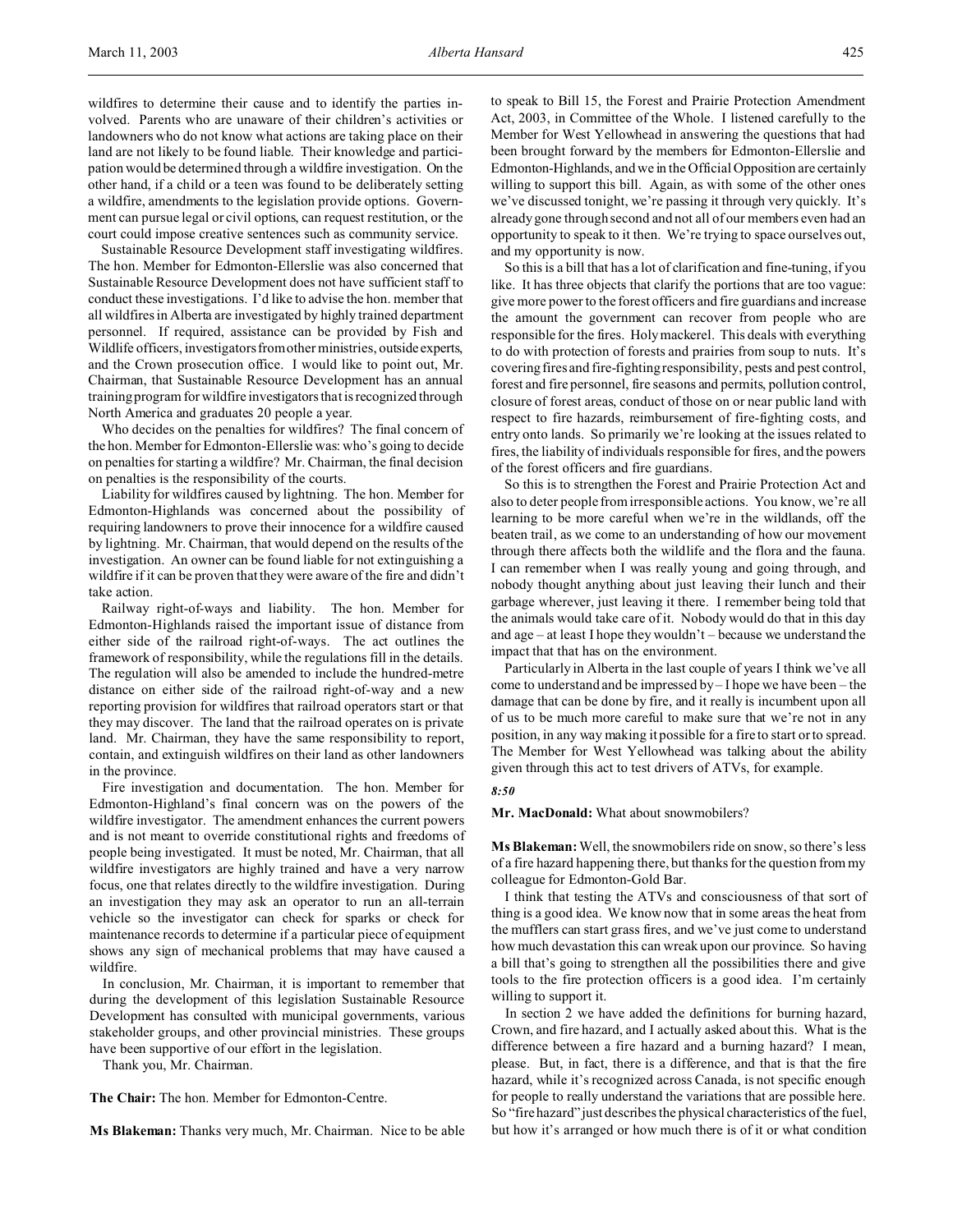it's in, whether ladder fuels exist all would fall under the definition of a burning hazard. So it's just allowing for a lot more specifics to be used in describing what the factors are around a fire hazard. It also allows things like weather condition and extended periods of drought, all of that, to be worked into what's being considered. So that was easily answered once I actually started to do the investigation on it.

Under the same section it's also looking at including officers in the definition of forest officer, a definition for forest protection, a definition for unoccupied public land.

Now, one of the interesting ones is that favourite of all entities, the summer village, which, in fact, was not included in the act in the past. Although they had responsibility for certain things around fire protection and fire hazards, it was necessary to add in this new term, urban municipality. That new term of urban municipality includes summer villages. So there you go; they're included in the act now. [interjections] We have flights of fancy from my colleagues here. I'm glad to see that the summer villages are clarified because these are small areas that can go from a couple of dozen people to hundreds of people over the summer, and they do have responsibility for certain things, but that needs to be clarified in quite a few pieces of legislation. So here we have the clarification here.

Section 4 is really outlining who is liable for reimbursing the minister, and the Member for West Yellowhead went through in some detail about who caused the fire and who ordered it and whose land it was on, if they knew or they didn't know, so I refer people back to *Hansard* to the statements from the Member for West Yellowhead for the clarification on that.

A small change on the delegation of powers. The minister is now able to delegate powers other than the power to make regulations to any employee of the Crown rather than to any employee of the minister's department. I'm guessing that this has to do with other departments like Sustainable Resource Development and Environment or even Agriculture sort of crossing over in many of the same areas. So it's the employee that's really dealing with it rather than the employee of the particular sponsoring minister for this legislation.

Section 6 is looking at limiting the appointment of fire guardians by municipal councils to one year at a time.

Section 7 is repealing section 6 of the original act and inserting the right of the minister to enter into a fire control agreement with the councils of municipal districts. So that's not a material change. That was just previously in a different section.

In section 11 we've got another housecleaning section. It brings into line the wording with the new definitions of fire hazard and burning hazard, which I had detailed at some length a little bit earlier. It gives the municipal districts the ability to order elimination of a burning hazard rather just order its reduction or removal. That's interesting wording. It's not substantive; it's a clarification.

Section 12 is repealing section 11 and putting alternate text in place. That's where the railway operation distinction is being covered that, again, the Member for West Yellowhead went over. The railway operation has to report "as soon as practicable" the fire and within a certain distance from the boundary of their right-ofway, which is a good thing.

Section 13 is another housekeeping measure.

Section 14 is repealing certain sections and replacing them. The only change is that the minister is able to advertise the closure of land to the public through radio, television, or other means of communication. One presumes we're talking use of the Internet here with some sort of broadcast e-mail, which is good, or telephone, one presumes, those sort of prerecorded messages that can go out. So it's giving some flexibility there to the minister as to whatever works

in different parts of Alberta, and certainly given the diversity of our province, that's a good thing.

Section 15 is compelling any person to tell forest officers who are performing their duties under the act to give the person's identification information, itinerary. So this is a fairly sweeping power. We always have to be careful about that because we're trying to strike a balance between the freedoms and liberties of the individual and the need of the Crown to control people or to know what they're doing. It's a fine balance, and I insist that it be maintained. So that section, I think, bears watching.

Section 16 is adding circumstances that are exempt from the section: added to fires for cooking or warming or flare stacks used by the petroleum industry and any other fire prescribed by the regulations So that would be the crop burning, I think.

Section 17, again, is clarifying wording that hasn't been as clear as it needed to be, allowing it to be updated, and some sort of cleanup and housekeeping.

Again, section 19, amendments looking at anyone that has a commercial or industrial operation within a kilometre of public land having a fire control plan because we know that once we get the fire onto the public lands, then it's on our dime, and we need to be very conscious of who's responsible for starting the fires and also to try and strongly encourage people to control the fires from ever getting there.

A number of other sections, 20 through 23, again, more housekeeping changes just tweaking some wording. Then we get into pest control in section 24. Section 26, adding a caveat to when a forest officer or fire guardian may enter onto a premise without a warrant. The caveat is at "any reasonable time." Thank you. Always good to have that. You have to be again very careful with that sort of thing.

## *9:00*

Under section 27 there are quite long enforcement powers that are added in after section 31 in the act. Oh, yeah. There's an interesting thing here. One of these is that an officer could basically commandeer or shanghai someone else's equipment to fight a fire, and if damage is caused to that equipment, I'm wondering if the third party has any recourse to recover damages. That may well be covered somewhere else. It might be quite obvious but kind of interesting to have clarified in *Hansard* so people can review it at some other point.

I mean, this is one of those bills that's like a huge miscellaneous statutes of minutia that's being changed here, and we went to some effort to consult a number of associations – Alberta Wilderness Association, Urban Municipalities Association, Surface Rights, fire chiefs, and a number of others – just to make sure that this was all on track, and as far as we're concerned, it is.

I know that one of the things that people expressed to me in the beginning was: is it going to be fair if a teenager or somebody like that at a bush party has had a few too many drinks at their grad and flicks a cigarette butt into the bushes and that starts a fire? You know, in this day and age I think we've come around to saying: yeah, it is the responsibility of that person. We need to be very conscious of how we behave when we're out of an urban area and to make it clear that the responsibility is on everyone to be careful, especially around fire and especially when we have had so many years of drought. This is increasingly important to every Albertan to protect our province. Certainly, there were concerns expressed to me about that, but I'm willing to stand up and defend the act on those terms. At this point I don't see any sort of hidden agenda here on that one. I mean, this government is very keen on putting responsibility for everything onto other people, but I think that in this case there is a necessity that we all recognize that it's limited. We all have to take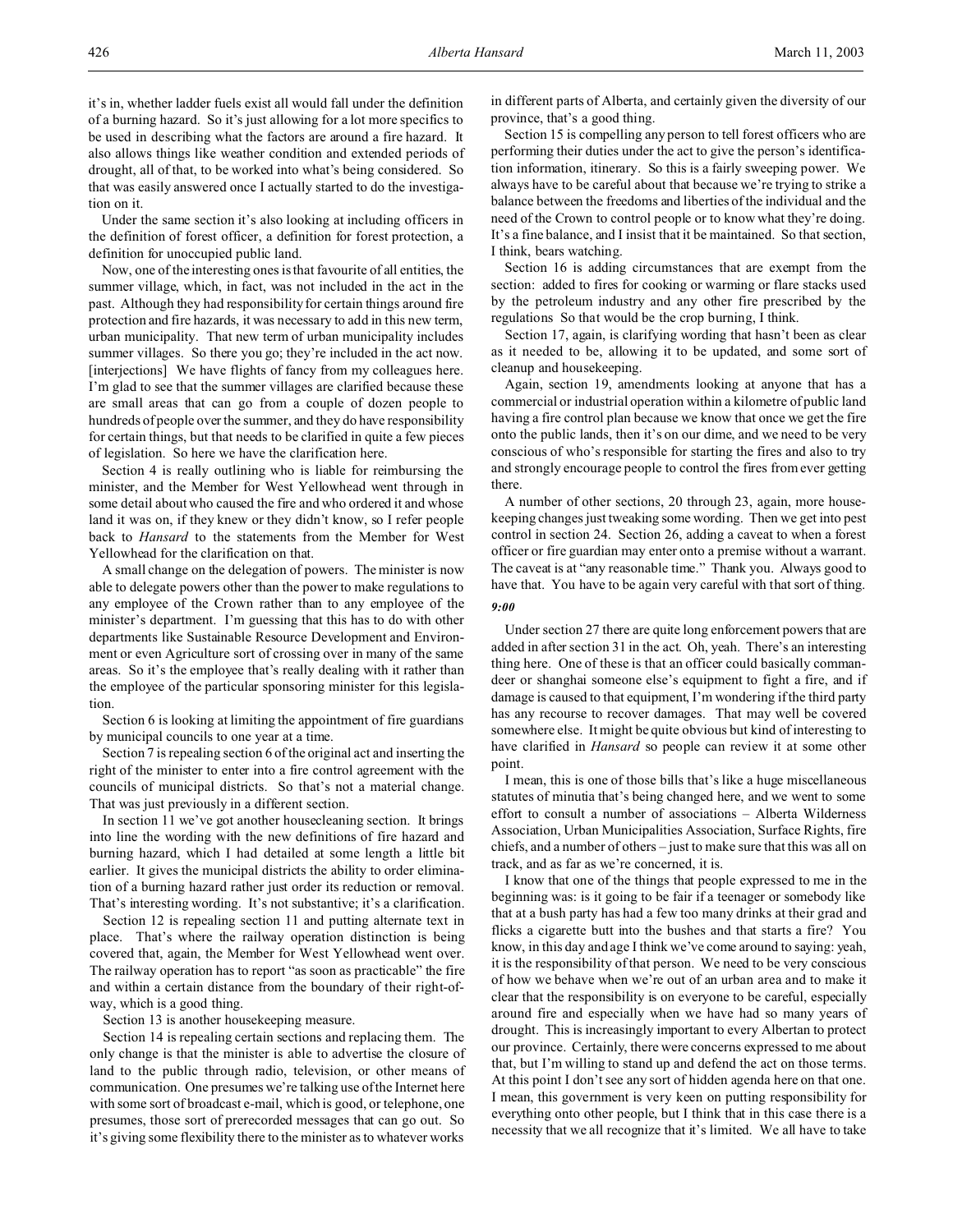responsibility for it and particularly when we've been experiencing drought for as many years as we have. We all have to be on the lookout. So for a teenager to think that it's okay to flick a cigarette butt into the bushes when they're out at a bush party, no, it's not, is the answer. They need to take better care and make sure that it's out and take all the precautions that are necessary with that.

When I used to smoke, I was at the point where I was packing those cigarette butt ends back out with me because it's pollution, and although I was out there, obviously, in the winter, in snow, when the fire hazard was less – although it's arguable that there is still some fire hazard – I just wasn't, you know, willing to work with that anymore, and I just packed the stuff back out with me. It was easy enough.

So what we've really got here is the current act is about 20 years old. We needed to have it updated and the wording and terminology updated and in some cases expanded to maintain consistency. As I mentioned, it's a good thing that we've clarified the summer villages and their responsibility, adding in not only the person that caused the fire but other people that were responsible for that, and some expanded abilities of the fire guardians to investigate and to prevent. So we're happy to support Bill 15 in Committee of the Whole.

Thanks very much, Mr. Chairman.

**The Chair:** The hon. Member for Wainwright.

**Mr. Griffiths:** Thank you, Mr. Chairman. I am pleased to stand today to say a few comments on the Forest and Prairie Protection Amendment Act, 2003, Bill 15. The proposed amendments will bring existing legislation into line with current business practices. As well, these adjustments are part of a continuing process to find more effective ways to best manage wildfire for the benefit and protection of all Albertans.

More importantly, Mr. Chairman, I would like to respond to some of the inquiries that were made by the hon. Member for Edmonton-Highlands of the opposition during second reading of Bill 15. The first concern was fire control agreements with municipal districts. The hon. member was correct in saying that a positive and preventative direction is the best approach. The Sustainable Resource Development minister takes very seriously his authority and will not step in unless the municipality has requested assistance or the wildfire is threatening life and property. There are many communities and municipalities within and immediately surrounding the forest protection area, and Sustainable Resource Development enters into fire control agreements with those municipalities and communities on a yearly basis. Each year Sustainable Resource Development works closely with municipal districts and municipalities to review roles and responsibilities, update information, and ensure that everyone has the right contact names and phone numbers.

During these meetings they discuss new techniques in wildfire prevention and management and identify mutual training opportunities. It also allows Sustainable Resource Development to launch and promote innovative new programs such as the FireSmart community program, and, Mr. Chairman, I'd like to point out that the FireSmart program has been very successful in enabling communities, industries, and landowners to prevent wildfire hazards through better planning and will allow them to work collaboratively in situations that develop.

The second issue that the hon. Member for Edmonton-Highlands was also concerned about is the section on forest closure and the limits on who can authorize them. Forest closure is an extremely serious issue with Sustainable Resource Development, and that is why the responsibility is left with the minister, Mr. Chairman. Before a forest is closed, a number of factors are considered, such as the level of the fire hazard, the threat for wildfires to start, and how many people could be in danger. Local municipalities and stakeholders are consulted throughout the process. I can assure the hon. member that public safety is our number one priority, and we will never, ever compromise on that point.

Thank you, Mr. Chairman.

[The clauses of Bill 15 agreed to]

[Title and preamble agreed to]

**The Chair:** Shall the bill be reported? Are you agreed?

**Hon. Members:** Agreed.

**The Chair:** Opposed? Carried.

## **Bill 19**

### **Gas Utilities Statutes Amendment Act, 2003**

**The Chair:** Are there . . .

**Some Hon. Members: Question. Question.** 

**The Chair:** Hon. members that require the question before it's even placed before the committee really aren't very helpful.

Again, are there any questions, comments, or amendments to be offered with respect to this? [interjection] Yes, there is.

#### *9:10*

**Mr. Ouellette:** Colleagues, as the sponsoring MLA I would like to summarize the reasons for bringing in this legislation, Bill 19, the Gas Utilities Statutes Amendment Act, 2003. Unlike the opposition our government believes in competition in the marketplace. We think that competition will result in lower costs in the retail gas marketplace and more choices for consumers.

To get more competition, you need more players in the marketplace. This bill has attracted a new competitor, Direct Energy, and other companies have expressed interest in coming to Alberta now that the playing field will be more level. Enabling more choice will result in giving consumers better ability to choose price stability, if they so wish, through fixed price contracts, more varied product offerings, competition on the basis of service, and improved market efficiency.

This legislation will also result in a single-bill model for retailers, reducing costs over the current two-bill model and providing more convenience for consumers. It will also allow gas and electricity to be marketed together. It doesn't make sense to have two separate regulatory frameworks for the two commodities. This means lower costs for businesses competing in the market, which should translate into lower costs for consumers. Unlike the opposition we think that businesses competing to provide gas and electricity service in the province should get a fair return on their investments. For default supply the return would be regulated by the EUB.

My friends across the way have questioned: "who is asking for choice? Consumers would just as soon have it all regulated by the government." A lot of consumers have wanted to purchase gas from someone other than their local utility company. Today over 40,000 consumers have exercised their ability to have choice. Many of them locked in when prices were much lower than they are today and are happy with the savings that they are now enjoying. The opposition doesn't seem to like airline and telephone deregulation either. I think most Albertans would agree that they have benefited from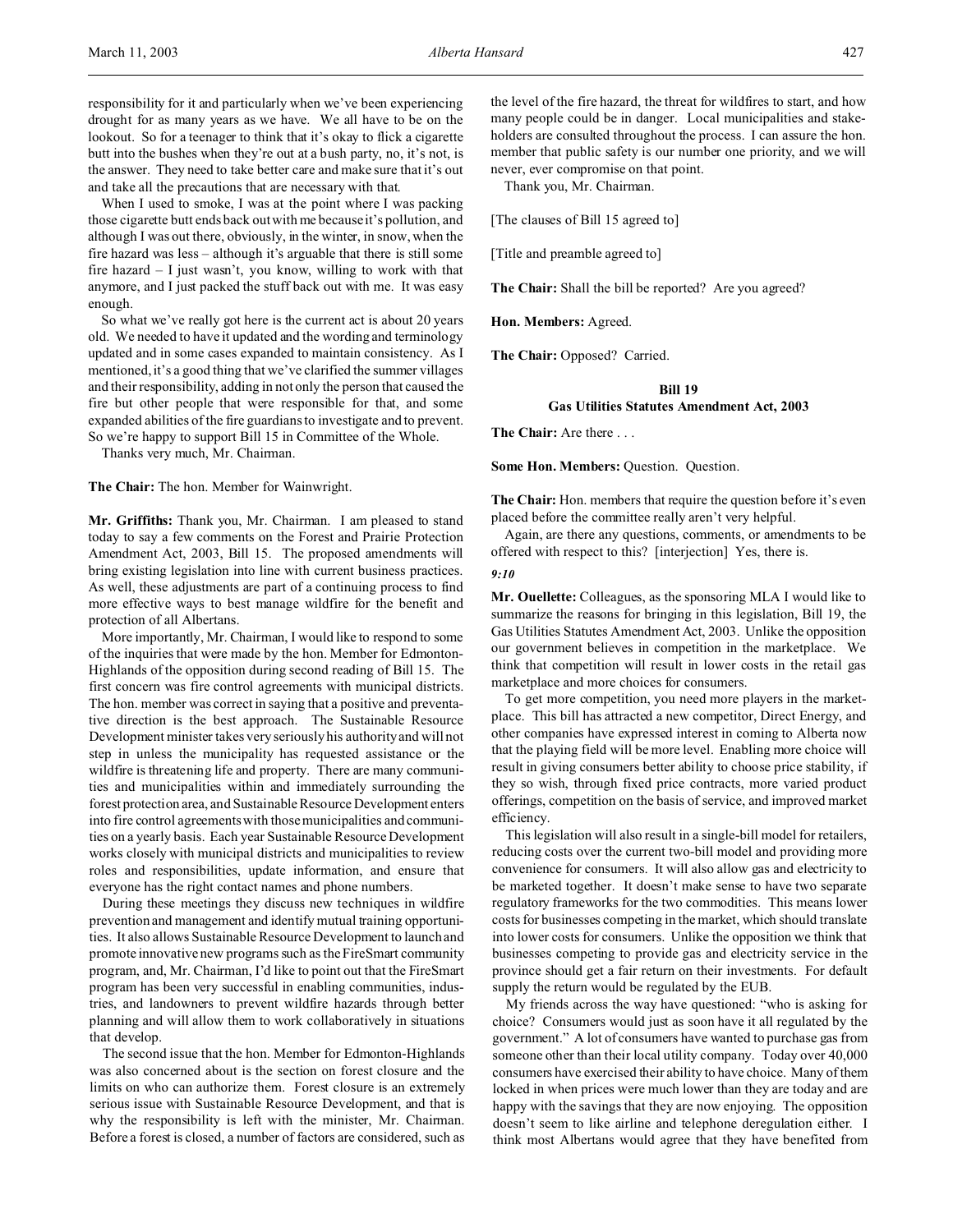competition in these industries and would not want to return to a regulated environment.

With respect to these unbearable new costs that the NDs have implied, the implementation costs should be minimal and retail prices should be lower through convergence of gas and electricity, implementation of a one-bill model, and increased competition.

We agree that gas is gas. The difference here is how we pay for it. With retail competition you get more choices on how you buy your gas, and retailers are likely to market gas in ways that are attractive to consumers. We realize that although customer choice has been around for years, this may still be a relatively new concept for many Albertans, and it may take time before consumers feel comfortable making a choice. Choosing not to choose is still an option for these folks, as in doing nothing other than continuing to make regular utility payments. Consumers can stay on the regulated rate, approved by the EUB, indefinitely until they find a retail offering that they are happy with and make a decision to enter into a contract with a retailer. We are not forcing people to choose. We are creating an environment that will encourage more competition and choice for consumers.

Mr. Chairman, this government believes in the free market system to help all Albertans. That's what makes Alberta's economy the envy of the country. Alberta consumers – residential, commercial, charitable, municipal – who prefer price stability can enter into a fixed price contract with a competitive retailer or go on a utility company's budget billing plan.

In summary, I encourage you to support this free enterprise approach to gas retail marketing. Thank you for considering these legislative changes.

**The Chair:** The hon. Member for Edmonton-Gold Bar.

**Mr. MacDonald:** Thank you very much, Mr. Chairman. It was with a great deal of interest that I listened to the remarks just concluded by the hon. Member for Innisfail-Sylvan Lake, and certainly the testament to the free market that was expressed by that hon. member has to come into question because this is a government that owns its own bank. It's one of the very few legislative jurisdictions in North America, where the free market economy is supreme, that owns their own bank. So I don't think that statement has come in handy. The hon. member says: well, Alberta Treasury Branches are the next thing on the block, and we'll have to wait and see. That's probably a bill that will generate a great deal of interest, as is Bill 19, the Gas Utilities Statutes Amendment Act, 2003, or another name for it could certainly be the Direct Energy convergence act.

Now, when we talk, Mr. Chairman, about amending the Gas Utilities Act, the Gas Distribution Act, and the Rural Utilities Act, we've got to stop and think for a minute and decide who is going to benefit from all this. Who is going to benefit from all this competition? The hon. Member for Edmonton-Highlands in second reading this afternoon mentioned the Consumers' Coalition, and theConsumers' Coalition certainly had some reservations about how this competition was going to benefit individual consumers. I have to agree with the Consumers' Coalition. We can talk about choice. This government has been talking about choice for utilities for three years. "Choice will bring lower costs." Well, it has not happened.

Leading up to the last election, choice was going to mean so much for consumers, and the only choice they have now, as I said here before, is which bill to pay first because they've only got enough money, enough disposable income, to pay one utility bill because of the high costs. The choice, Mr. Chairman, is not whether people want to select a marketer. They want cheap, reliable utilities, and this bill is not going to do it. The hon. member talks about: 40,000 Albertans have already signed up. Some of them are very disappointed with their contract. There are still 900,000 natural gas consumers in this province, and that's only a small percentage that have looked at choice.

Now, whenever we think of institutional users of natural gas, some of them have been for many years purchasing gas for their own use. Well, it would certainly be a contract, but those aren't the people that are calling the constituency office of Edmonton-Gold Bar on a daily basis, complaining about their natural gas prices. What they're complaining about is a government that has lost complete control of one of our natural resources, and Bill 19 is not going to bring that back.

When we consider what choices there will be  $-$  and we're going to have another player; we're going to have Direct Energy in the market – it is my view that Direct Energy should now, Mr. Chairman, be a licensed marketer in this province. They've certainly got an ad campaign going, and the ad campaign has been discussed earlier, in question period. There are two fellows that are pitching Direct Energy's entrance into the market here, and both of them look like they've pulled their hair out because of high energy prices. They're not happy, and I can only assume that this gentleman here has received his gas bill, and the other fellow must have received his electricity bill because he's not happy either.

### *9:20*

Now, a licensed marketer in this province for natural gas, Mr. Chairman . . . [interjection] Yes. You certainly have to listen to this. Direct gas marketers must be licensed to do business in Alberta. Licensing requires a quarter of a million dollar security and the payment of a thousand-dollar licence fee, and marketers must provide, also, copies of all contracts and marketing materials. Now, Direct Energy is very anxious to get into this market. They have written the Department of Energy going back to November – I believe November 4 was the precise date – commenting and making suggestions regarding the draft natural gas legislation and regulations. Yes, it was November 4, 2002. They certainly expressed an opinion. They're not a licensed marketer, yet they're advertising here.

When we look at the licensed natural gas direct marketers in Alberta, we see the likes of CEG Energy Options, Coral Energy Canada, EnCana Corporation, Engage Energy Canada, Enmax, EPCOR, EPCOR Merchant and Capital LP, Nexen, PremStar Energy. But there's an advisory here from the Department of Energy, Mr. Chairman, and it states that residential consumers are advised to check with marketers to find out which client group they're currently selling to and which utilities are currently providing choice. So the Energy department is kind enough to put that there, but if we're talking about what the Member for Innisfail-Sylvan Lake states and we're going to have so much choice, why – I would like to know in the course of debate – are there all these licensed natural gas direct marketers in Alberta, but only two of the eight licensed retailers for commercial consumers are actively marketing to residential consumers, EPCOR and Enmax?

If Bill 19 is going to get all this crowd interested in door-knocking and selling long-term contracts, why to date have only EPCOR and Enmax shown an interest? What about the other enterprises that I have mentioned here earlier in my remarks? Why have they not got involved in this market? Direct Energy is a marketer on a white horse coming in to try to rescue an energy deregulation plan that to date has failed and failed utterly and has created nothing but high costs for consumers. How, in the course of this debate – and I'm going to certainly listen to all hon. members – is this going to reduce the costs for consumers? What we're going to be doing is creating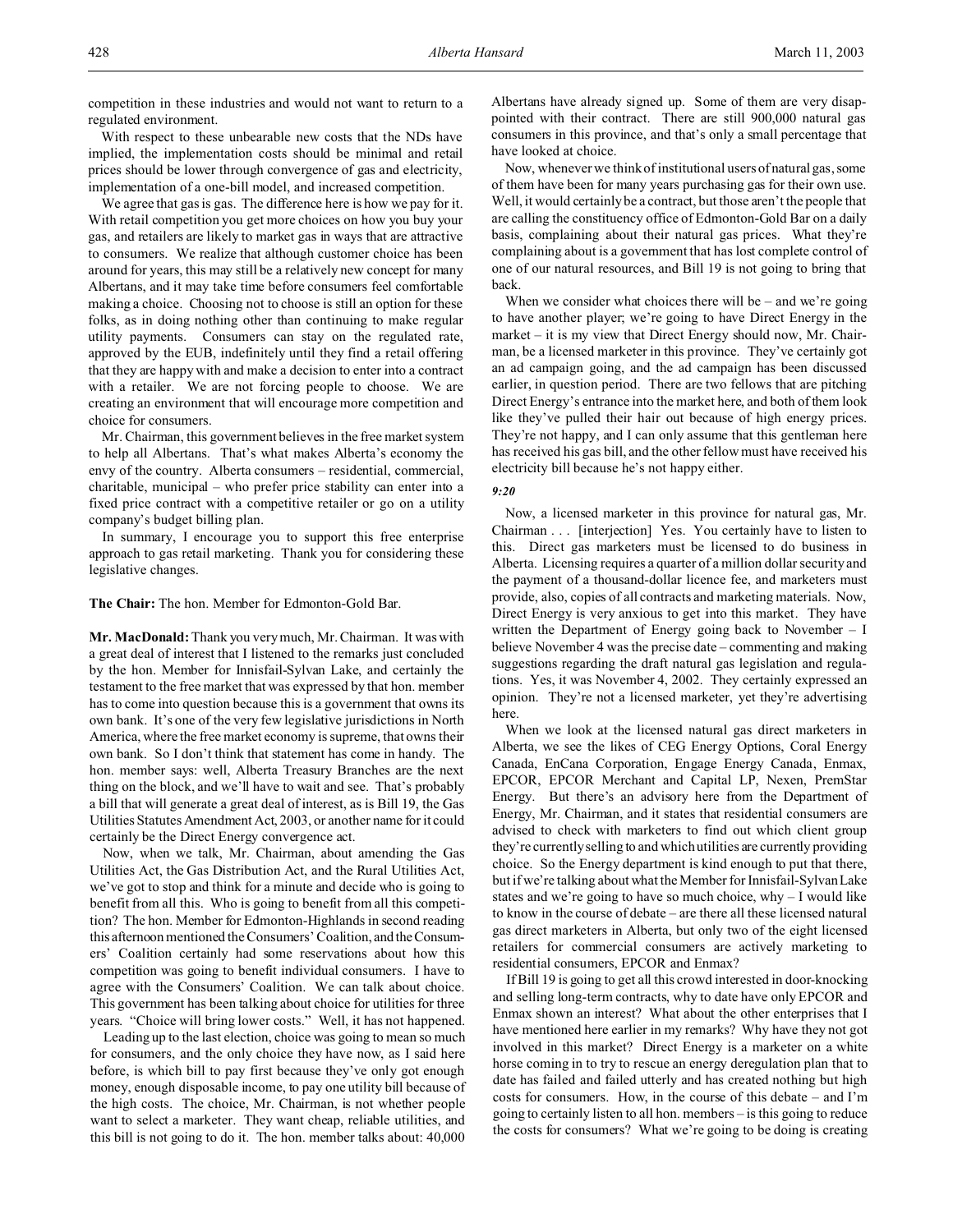another level of middle persons. The middle persons have got to make a dollar, too, and I have no problem with a person making a dollar, but this is something that we have to recognize.

It's difficult for some members to recognize, but heat is not a luxury in this province. We live in a northern climate, Mr. Chairman, and heat is not a luxury, and heat in this case cannot be deemed as a commodity. Everyone in this extreme climate has the right to warm surroundings, and we cannot squander our resources. We have to put the consumers first. Bill 19 doesn't do that. It's setting up with Bill 3 to allow convergence of the natural gas and electricity markets, and I don't know how consumers are going to benefit in all this. They're not going to benefit with lower prices.

Now, natural gas at one time  $-$  in fact, Mr. Chairman, it was probably in the constituency that you do the honour of representing, the Turner Valley discovery – was just a mere nuisance. It was a mere nuisance. I'm told that from the edge of Calgary-Shaw you could probably see the natural gap, what was then, I suppose, countryside, but now it would be the urban part of Calgary called Calgary-Shaw. You could look south and see flares burning off the gas. It was a nuisance. Gradually we got control. Prudent governments in the past realized that it was a valuable resource, certainly, and when you consider how the economy in this province has expanded and how we have all prospered, it's based on cheap natural gas: accessible, affordable natural gas not only for residential use or commercial use but also for industrial use. In the course of the debate we're going to have to have a look and see exactly how much of our gas that we produce is used locally and by what sector: whether it's residential, whether it's commercial, or whether it's industrial, or there's another sector, I believe, and that's in power generation.

We have to be mindful when we're discussing this whole issue of natural gas of what the National Energy Board has to say, and the National Energy Board has moved to Calgary, and I think that's a very good home for the National Energy Board. The short-term natural gas deliverability from the western Canadian sedimentary basin in the next couple of years – and I would caution all hon. members of this Assembly to listen and carefully recognize that our natural gas is now like our conventional crude oil production. Conventional crude oil production, a lot of Albertans do not realize, has been in decline for 32 years now, and natural gas production and I'm sure the Minister of Energy is going to come up with some real good incentive programs to spur on drilling. I'm certain of that. The National Energy Board stated recently in a report that

the initial productivity of a typical gas well in the [western Canadian sedimentary basin] has been decreasing and that decline rates have been increasing since 1996. Because of these changing characteristics, the number of wells placed on production each year would have to increase in order to increase deliverability from the [western Canadian sedimentary basin.]

Now, the board is anticipating certainly an increase in the number of gas wells drilled. I realize that the gas wells in southeastern Alberta are shallower and they're much cheaper to drill, but where the real risk is and where the real money is spent and where the real payback can be is in the Foothills Front and in the Peace River District, including the section of the Peace River Arch that is in the jurisdiction of British Columbia. There has been increased activity, and this increased activity was expected to increase deliverability, but it hasn't happened. Unfortunately, it has not happened.

## **An Hon. Member:** Why not?

**Mr. MacDonald:** Because there has been a greater than initial productivity decline in the first year flow rates of those wells.

When we look at that and we look at the price of natural gas – and I think the price of natural gas will certainly moderate. Heating seasons are going to change, and we're going to have a cooling season. For our American market air conditioners will be the next thing to be turned on. Furnaces will be turned off, and air conditioners will be turned on south of the border, but there's still going to be a market for our gas. The situation in Venezuela will probably settle itself out, and that means a lot to the industries that are located along the Louisiana and Texas gulf coast. So, hopefully, there will be some moderation.

### *9:30*

Whenever we look at the long-term implications, Mr. Chairman, of natural gas in this province, there's not an unlimited supply, and we have to ensure – and there are many ways of doing that – that we have accessible, affordable natural gas for Albertans to heat their homes and run their businesses on. That is a priority, and I do not see that priority in this legislation, unfortunately. This legislation is just driven by this notion that we're going to have competition for the sake of competition. When we consider what Albertans have enjoyed in the past as far as affordable heating costs, I think we have to look at going back there.

Mr. Chairman, when we look at implications of NAFTA – and perhaps the Minister of Energy is going to join in debate. I'm certain that energy officials have discussed this with the minister. When the Americans used tax incentives to encourage the development of the coal bed methane industry south of the border, there were no NAFTA considerations raised by the jurisdiction of Alberta, or they alerted the federal government and had the federal government do it. Certainly, there was no notification of that or there was no discussion of that in the press. Last year in this Assembly the hon. Minister of Energy explained that 8 percent of the gas production in the lower 48 came from coal bed methane. I was startled to read in that liberal newspaper, the *New York Times*, of the tax incentives that were utilized to get the coal bed methane industry onto its feet.

I would like to know if there has been any exploration by the Department of Energy to check out the NAFTA implications of this. Certainly, the same thing, to my knowledge, was not going on in this province, that we were having these incentives for natural gas production, at least not on that level. I know that we do have some royalty holidays, and those royalty holidays are complex issues. Some of those royalty holidays are not even scrutinized by the public. But if the Americans can do it, I'm curious to know why we can't.

Now, there's been a lot of talk about the Americans lately, and certainly, Mr. Chairman, I'm very fond of the Americans. There are only two things I don't like about America.

#### **An Hon. Member:** They keep bombing people?

**Mr. MacDonald:** No. It's their beer and their health care. The beer I find too watery, and the health care I find too expensive. But other than that, you know, they're our neighbours and they're our friends, and I always enjoy myself whenever I get together with Americans. We always seem to have fun.

On Bill 19, Mr. Chairman, we have to consider all these issues. We have to consider where we will be in the future. As a result of Bill 19 will we be looking at having industries leaving this province because of fuel gas to run their industrial processes? How will this work?

Thank you.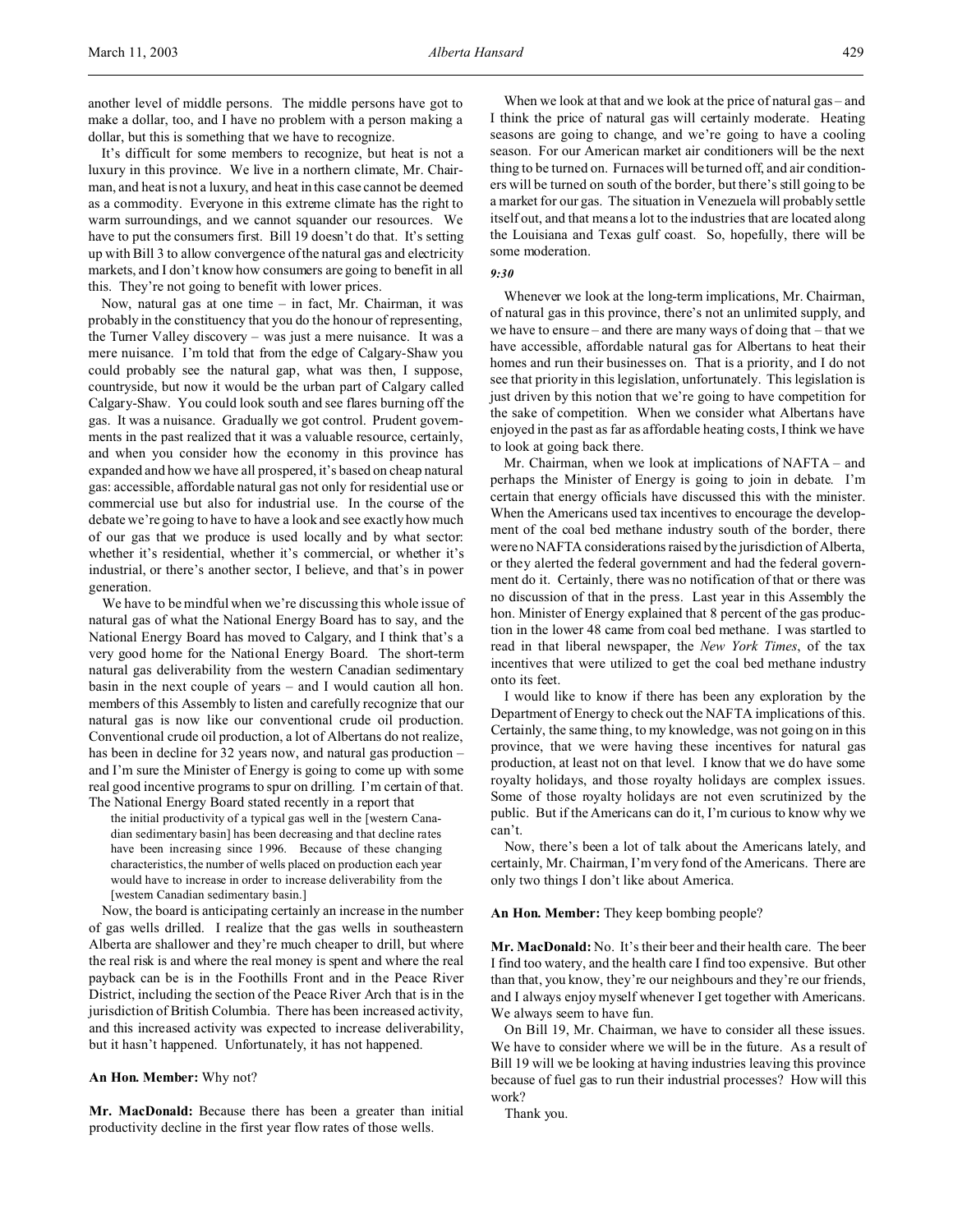**The Chair:** The hon. Member for Wainwright indicated that he wanted to speak next, but if not, then the hon. Member for Edmonton-Highlands.

**Mr. Mason:** Thanks very much, Mr. Chairman. I'm pleased to rise to speak again to this bill at the committee stage. I guess I'll start by responding to the hon. Member for Innisfail-Sylvan Lake, who, much to my surprise, was critical of the New Democrats' position on this bill and, I'm assuming by implication, also the Liberal opposition's, although of course according to the Premier we're much worse than the Liberals. So if the Premier thinks we're worse, then we think that's better.

The assumption that introducing competition into an area of the economy is automatically going to produce better results is just that: it is an assumption. This assumption, if we're going to be scientific about it, needs to be tested. How do we test that? Well, what would be outcomes that we could look to to indicate whether or not one system was better than another? Well, Mr. Chairman, I would think that the first thing that you might want to look at would be the price. If you look carefully at the price of electricity, which is a similar commodity – it's not exactly the same, but after three years of deregulation in this province we have something to go on – we can see how the price has changed with electricity between the time that deregulation was begun and today. We can also compare the price of electricity in this jurisdiction, where deregulation has proceeded fairly far down the road, with other jurisdictions that have not deregulated electricity. So we can compare those prices.

We can also look at similar jurisdictions, so we could look at another jurisdiction that has tried to deregulate electricity, and we could then compare that result to the result we've seen here in Alberta. If we did all of those three things, we would be able to get an idea as to whether or not deregulation of that particular commodity had had a beneficial effect on price.

Now, I think we can do the same kind of thing with natural gas. The difficulty, of course, is that we are quite a bit earlier in the process with natural gas as compared to electricity, so we don't have a lot of results so far. But we can look at what the government has been doing with natural gas, and that is to allow wholesale exports of raw gas from the province into the American market, and we can see the result of that. We can see it with our gas bills this month and last month and next month, and we can see it with the result of government rebate programs before the last election. The result is that we have a far less stable system for natural gas pricing than we had before, and that's because shortages in other parts of this continent will drive the price that we have to pay for our own natural gas according to the system that the government has set up.

Now, is that beneficial for Albertans? Well, Mr. Chairman, it is and it isn't. It is in the sense that the government, because of its royalty regime, can realize windfall benefits from sharp increases in the price of natural gas, and they have in fact done that. That's good for Albertans provided that the government makes use of that additional revenue in a way that benefits Albertans. Again, the answer is: they do and they don't.

### *9:40*

But it cuts both ways, Mr. Chairman, and what happens is that Albertans have to pay substantially more in the winter months when there's a shortage of gas in the United States. When we have a cold winter in Chicago, we pay through the nose here in Alberta notwithstanding the fact that it's our own gas. That hurts Albertans in a very big way, and I think that it's patently obvious that these additional costs are borne not just by individuals but by businesses, by farmers, and they are transferred to taxpayers through municipal tax increases. We have plenty of evidence of that. The city of Edmonton, the town of Athabasca: there's no end to the list of municipalities that have had to either increase taxes or cut municipal services in order to pay for both higher gas and electricity bills.

It gets passed on in medical costs to the government, so it comes back to bite them on the nose, and it gets passed on to seniors who live in seniors' accommodation. In my particular constituency there have been significant rent increases for seniors in both lodge and apartment accommodation as a result of the need for those nonprofit organizations that run those lodges and apartments to meet increased utility costs in the province. So that's a negative consequence.

What we can see with electricity very clearly is that higher prices have resulted from deregulation both compared to Alberta in the past, before deregulation, or compared to other provinces that have not deregulated electricity, or we have also seen similar results in jurisdictions that have deregulated electricity. The same kinds of things have happened where there have been dramatic increases in power costs. So I think that the evidence is clear. When it comes to deregulation of electricity, higher prices are a result. What I'm going to go out on a limb here and assert, Mr. Chairman, is that deregulation in natural gas will in fact result in exactly the same phenomenon. In other words, we are going to see dramatic increases in gas over and above what we've already seen.

Mr. Chairman, there have been two kinds of increases. One is the market swings that we've seen as a result of the creation of a North American market, but on top of those market swings, which we're now experiencing, we're now going to see a built-in or a structural increase in gas prices because the government has added costs into the structure. So by forcing through this bill and through their previous policies, the breakdown or the separation or the unbundling, as they like to call it, of retail, which is the selling of the gas through the pipes that exist, and the distribution – you can't do both – you're creating, then, two or three additional levels. There's the gas producers, there's the transmission, there's the distribution of the gas, and then there's retailers, all of whom compete with one another in order to get market share, and they have to be separate from the distributors.

So what you're doing is you're adding more players and you're stacking them vertically. Each player has its cost of operation, and it needs a return on its investment. So we're adding cost as we go, as we start stacking these various entities. Where we once had one entity, we now have a number of them, and that's the unbundling process. It builds in a structural cost to support. So the government is trying to build an infrastructure to support what they call choice, but that infrastructure has a big cost.

Now, is the choice going to offset that? Well, obviously no, because the cost structure is your starting point for the cost of your gas and any competition takes place over and above that structure. How do companies operate in this kind of market? Do they cut things to the bone? Do they subsidize the natural gas? Do they work very, very hard to give people the cheapest possible gas? Or do they compete in other ways? Well, I think you could look at other places that have been deregulated. There are some changes they will attempt to give you. You may win a trip to Las Vegas if you sign a three-year contract or you might get free gas for a month or you might get some kind of bargain on your gas if you use it after a certain time at night or if you use more in the summer, but basically they don't want to bring down nor is it in their interest to bring down the cost of natural gas to prices that could be delivered under a regulated system.

So I think we can conclude, Mr. Chairman, that there is a very great likelihood that the passing of this bill will result in an increase in the cost that we pay for natural gas from month to month. It will